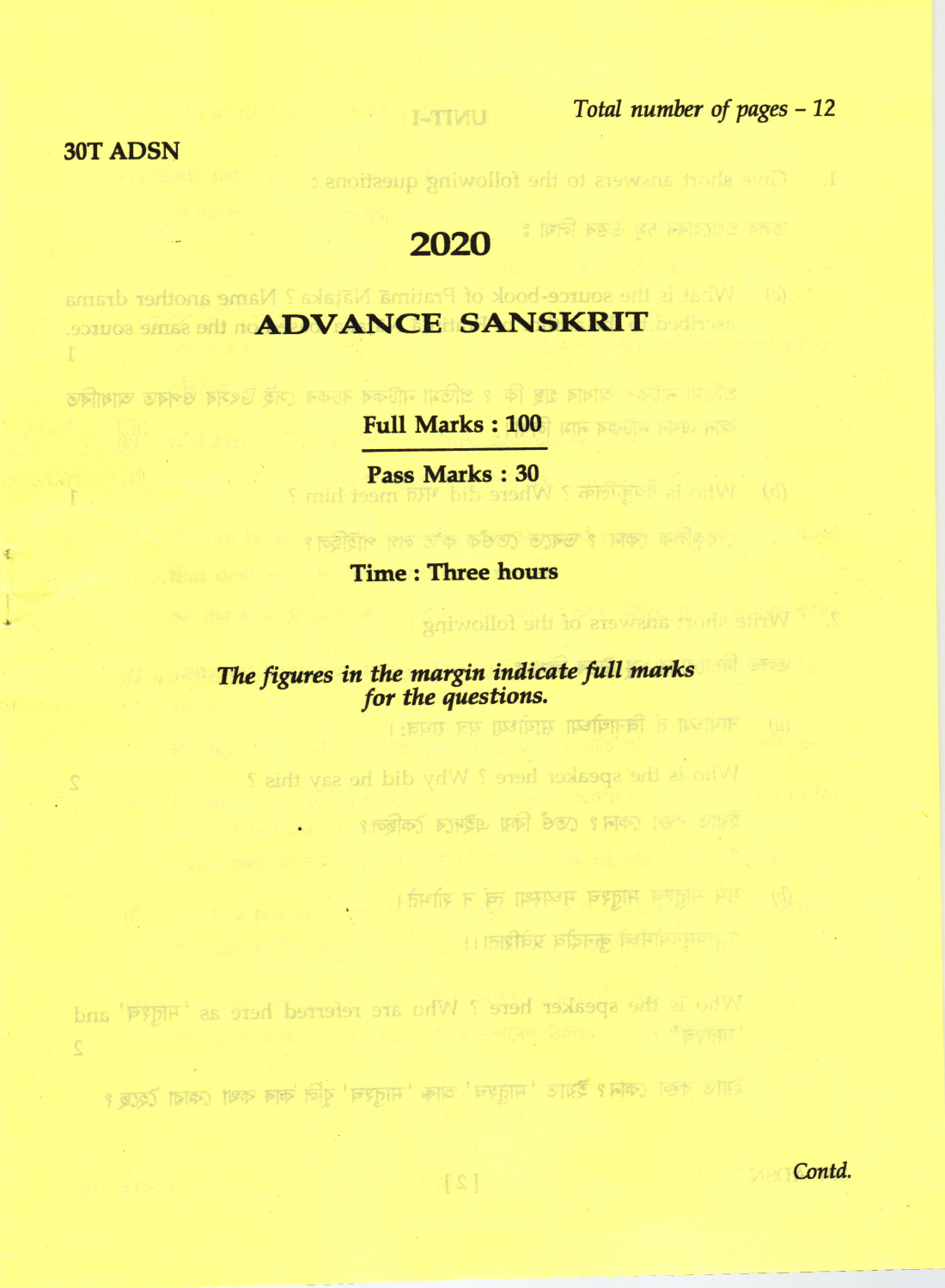nene

Give short answers to the following questions :  $1.$ 

তলৰ প্ৰশ্নবোৰৰ চমু উত্তৰ লিখা ঃ

 $\frac{1}{4}$  start in the page  $\sim 12$ 

What is the source-book of Pratima Nataka? Name another drama  $(a)$ ascribed to the author of Pratima Nataka based on the same source.

প্ৰতিমা নাটকৰ আধাৰ গ্ৰন্থ কি ? প্ৰতিমা নাটকৰ ৰচকৰ সেই উৎসৰ ওপৰত আধাৰিত **আন এখন নাটকৰ নাম লিখা।** Extrait Hull

Page Mist

Time: Three hours

for the auestions.

- (b) Who is देवकुलिक? Where did भरत meet him? দেৱকলিক কোন ? ভৰতে তেওঁক ক'ত লগ পাইছিল?
- Write short answers of the following :  $2.$ **তলত দিয়াবোৰৰ চমু উত্তৰ লিখা ঃ second set and assumed set!** 
	- नायोध्या तं विनायोध्या सायोध्या यत्र राघवः ।  $(a)$ Who is the speaker here? Why did he say this? ইয়াত বক্তা কোন? তেওঁ কিয় এইদৰে কৈছিল?
	- मम मातुश्च मातुश्च मध्यस्था त्वं न शोभते।  $(b)$ गङ्गायमुनयोर्मध्ये कुनदीव प्रवेशिता।।

Who is the speaker here ? Who are referred here as 'मातुश्च' and  $\overline{2}$ 'मातुश्च' ?

ইয়াত বক্তা কোন? ইয়াত 'मানুম্ন' আৰু 'मানুম্ন' বুলি কাৰ কথা কোৱা হৈছে?

30T ADSN

 $\overline{2}$ 

 $\mathbf{1}$ 

 $\mathbf{1}$